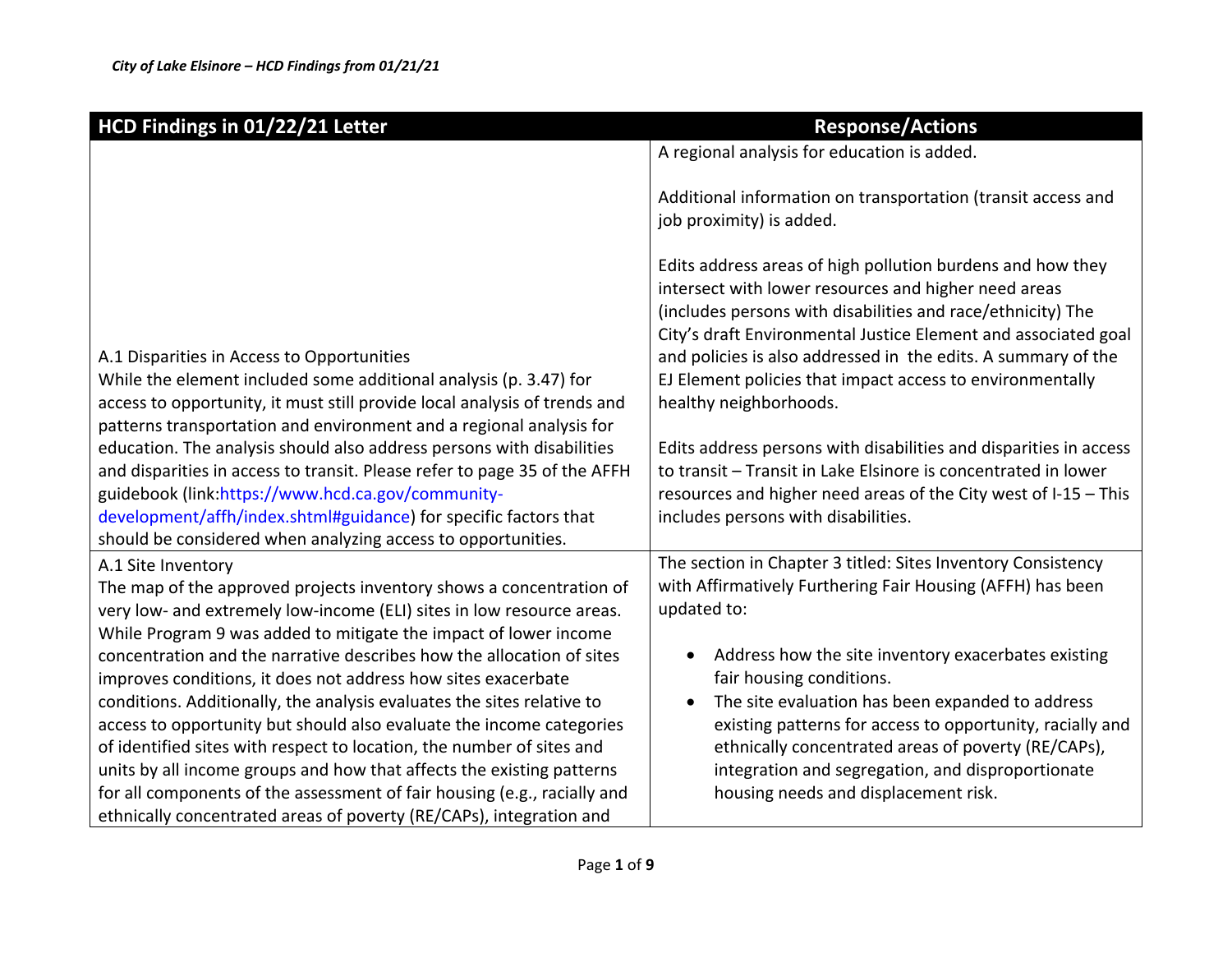| HCD Findings in 01/22/21 Letter                                             | <b>Response/Actions</b>                                         |
|-----------------------------------------------------------------------------|-----------------------------------------------------------------|
| segregation, and disproportionate housing needs and displacement            |                                                                 |
| risk).                                                                      |                                                                 |
|                                                                             |                                                                 |
| A.1 Contributing Factors                                                    | Program 25 was included in the submitted Element and            |
| While the element includes additional issue areas as well as associated     | included prioritization fair housing issues and contributing    |
| contributing factors, it does not explain how these factors are             | factors similar to the example on Page 71 of the HCD AFFH       |
| prioritized in the analysis. The element must prioritize contributing       | handbook. The fair housing and contributing factors             |
| factors to fair housing issues. Contributing factors create, contribute to, | discussion in Chapter 3 is updated to more clearly explain and  |
| perpetuate, or increase the severity of fair housing issues, are            | identify the priority assigned to these. The table under        |
| fundamental to adequate goals and actions, and must be related to the       | Program 25 is updated to address other related comments in      |
| overall analysis. Examples include community opposition to affordable       | the Department's finding letter.                                |
| housing, housing discrimination, land use and zoning laws, lack of          |                                                                 |
| regional cooperation, location and type or lack of affordable housing       |                                                                 |
| and lack of public or private investment in areas of opportunity or         |                                                                 |
| affordable housing choices. The analysis must result in strategic           |                                                                 |
| approaches to inform and connect goals and actions to mitigate              |                                                                 |
| contributing factors to affordable housing.                                 |                                                                 |
| A.1 Goals, Priorities, Metrics, and Milestones                              | The fair housing and contributing factors discussion in Chapter |
| Goals and actions must significantly seek to overcome contributing          | 3 is updated to more clearly explain and identify the priority  |
| factors to fair housing issues. While the revised draft includes an         | assigned to these. The table under Program 25 is updated to     |
| overview of two issues in Lake Elsinore along with contributing factors,    | address other related comments in the Department's finding      |
| it does not identify associated goals, metrics, and milestones. The         | letter.                                                         |
| element must include metrics and milestones for evaluating progress         |                                                                 |
| on programs, actions, and fair housing results. Programs also need to       | Program 25 is updated. The two main fair housing issues         |
| be based on identified contributing factors, be significant and             | (prioritized as High) are closely related as such the action    |
| meaningful. The element must add, and revise programs based on a            | items are grouped together. The concentration of minority,      |
| complete analysis and listing and prioritization of contributing factors    | low- and moderate-income population, and households             |
| to fair housing issues. For sites that are in lower-resourced areas, the    | experiencing disproportionate need and displacement risk        |
| element must include specific actions that seek to transform and            | also affects access to opportunity. Many of the same            |
| address disparities in low resourced areas. Furthermore, the element        | strategies (housing mobility strategies, new housing choices in |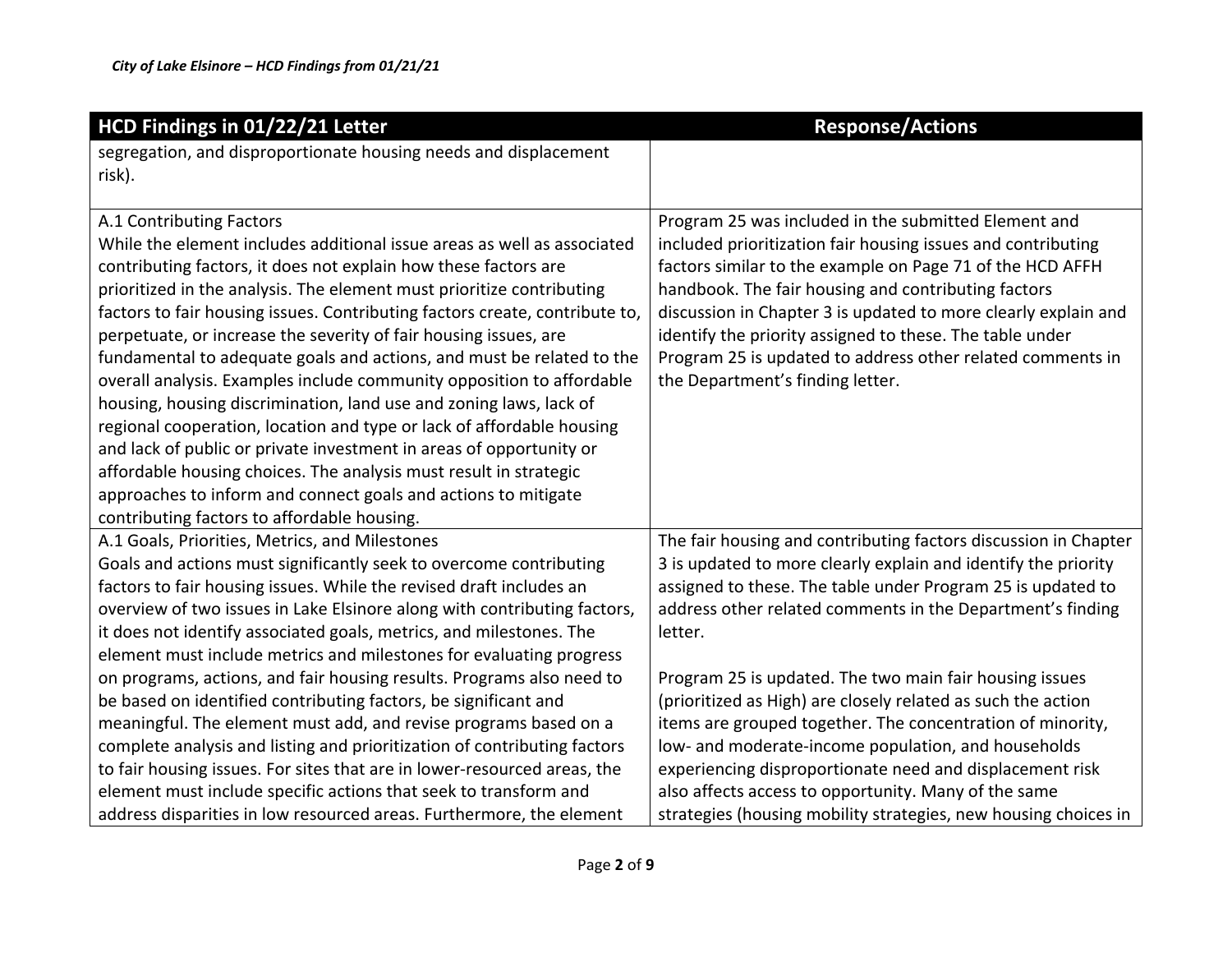| HCD Findings in 01/22/21 Letter                                                                                                                                                                        | <b>Response/Actions</b>                                                                                                                                                                           |
|--------------------------------------------------------------------------------------------------------------------------------------------------------------------------------------------------------|---------------------------------------------------------------------------------------------------------------------------------------------------------------------------------------------------|
| must include metrics and milestones for evaluating progress on<br>programs, actions, and fair housing results. For more information,<br>please see HCD's guidance at https://www.hcd.ca.gov/community- | areas of opportunity and place-based strategies to encourage<br>community revitalization) address both issues<br>(disproportionate housing need and disparities in access to                      |
| development/affh/index.shtm.                                                                                                                                                                           | opportunity). The program is updated to group actions under<br>three strategy themes. Program actions have been updated to<br>include specific metrics and milestones for evaluating<br>progress. |
| A.2 Specific Plan Areas                                                                                                                                                                                | The site inventory section addressing specific plan capacity                                                                                                                                      |
| The revised sites inventory identifies potential capacity in a number of                                                                                                                               | has been edited to:                                                                                                                                                                               |
| specific plans for 18,403 units (Appendix B) and relies on capacity to                                                                                                                                 |                                                                                                                                                                                                   |
| accommodate at least 1,725 of its lower-income RHNA on multifamily                                                                                                                                     | Expand Table 4.6 by adding                                                                                                                                                                        |
| sites within those specific plans (Table 4.8). While the housing element                                                                                                                               | Date of approval of the plans and expiration date<br>1.                                                                                                                                           |
| indicates the Specific Plans' residential capacity and estimates the                                                                                                                                   | Approved or pending projects within these plans has<br>2.                                                                                                                                         |
| number of units by income group, it does not provide any analysis<br>demonstrating their suitability and availability for development in the                                                           | not been added as there are currently none -<br>nevertheless various specific plans have submitted                                                                                                |
| planning period or potential affordability. For specific plans that are                                                                                                                                | applications for new or revised tract maps. Specific                                                                                                                                              |
| anticipating a variety of housing types including multifamily, it remains                                                                                                                              | plan development in the City is ongoing. In 2020,                                                                                                                                                 |
| unclear how multifamily is to be accommodated in these specific plans,                                                                                                                                 | permits were issued for 146 units in the Villages at                                                                                                                                              |
| land capacity that will be available for multifamily, and allowable                                                                                                                                    | Lakeshore Specific Plan.                                                                                                                                                                          |
| densities. To utilize residential capacity in Specific Plans, the element                                                                                                                              | Descriptions of allowable densities for multifamily<br>3.                                                                                                                                         |
| must:                                                                                                                                                                                                  | uses.                                                                                                                                                                                             |
|                                                                                                                                                                                                        | Necessary approvals or steps for entitlements for new<br>4.                                                                                                                                       |
| Identify the date of approval of the plans and expiration date.<br>1.                                                                                                                                  | development                                                                                                                                                                                       |
| Identify approved or pending projects within these plans that<br>2.                                                                                                                                    | Phasing information from the Plans. Most indicate a<br>5.                                                                                                                                         |
| are anticipated in the planning period, including anticipated                                                                                                                                          | phasing plan but acknowledge that the timing of                                                                                                                                                   |
| affordability based on the actual or projected sale prices, rent                                                                                                                                       | residential and commercial development is a function                                                                                                                                              |
| levels, or other mechanisms establishing affordability in the                                                                                                                                          | of market conditions/demand.                                                                                                                                                                      |
| planning period of the units within the project.                                                                                                                                                       |                                                                                                                                                                                                   |
| 3. Provide descriptions of allowable densities, development                                                                                                                                            | Based on the additional information, the unit distribution of                                                                                                                                     |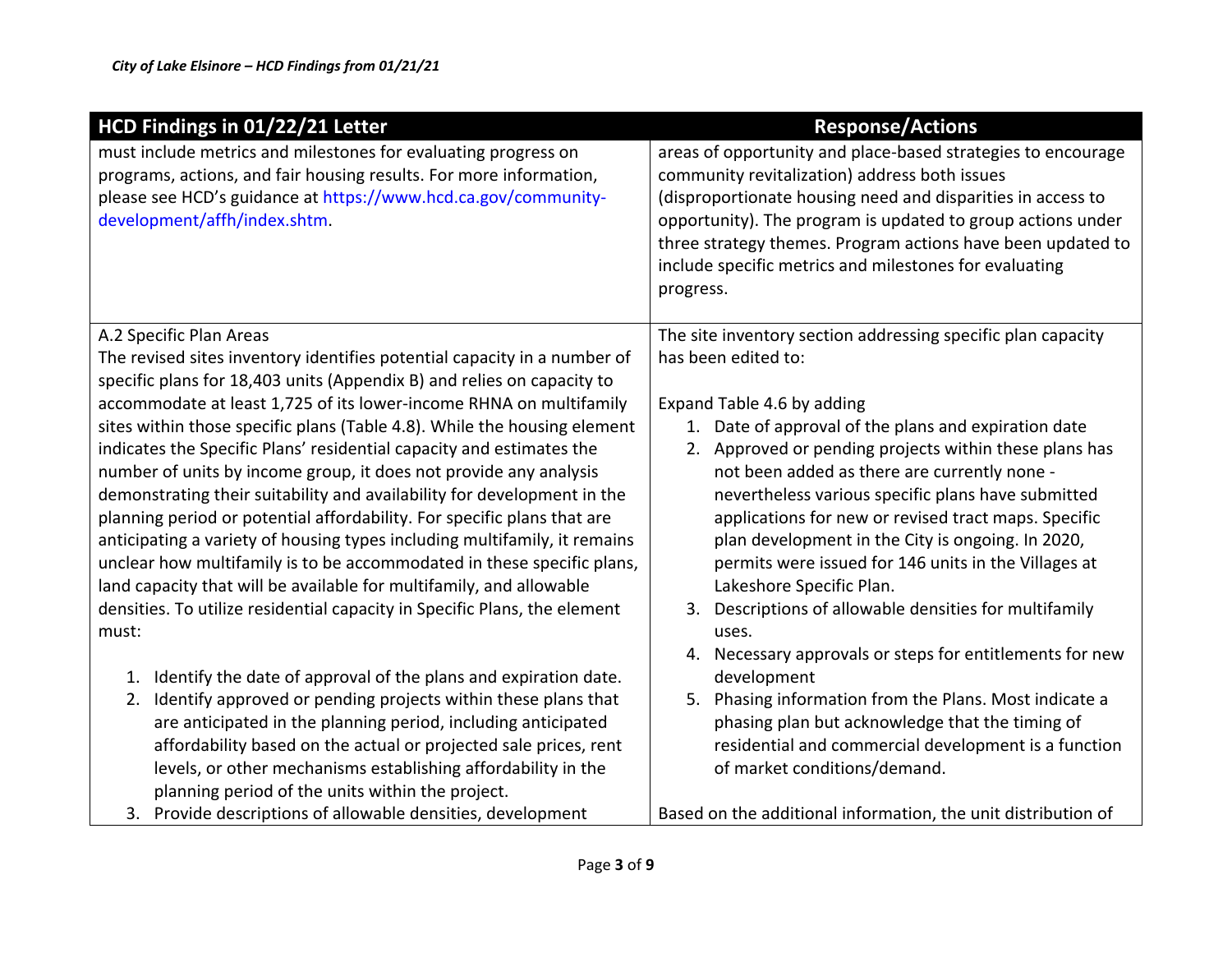| HCD Findings in 01/22/21 Letter                                        | <b>Response/Actions</b>                                                                                        |
|------------------------------------------------------------------------|----------------------------------------------------------------------------------------------------------------|
| standards and other requirements for multifamily development           | specific plan capacity has been changed:                                                                       |
| anticipated to accommodate the lower-income RHNA;                      | For multi-family units in Specific Plan areas, density is<br>$\bullet$                                         |
| Describe necessary approvals or steps for entitlements for new<br>4.   | used to make the affordability assumptions (consistent                                                         |
| development (e.g., design review, site plan review, etc.)              | with state law). As previously discussed, 24 units per                                                         |
| Describe any development agreements, and conditions or<br>5.           | acre is used in place of the 30 units per acre default                                                         |
| requirements such as phasing or timing requirements, that              | densities for a variety of reasons discussed under the                                                         |
| impact development in the planning period.                             | "Densities Appropriate for Accommodating Lower                                                                 |
|                                                                        | Income Housing" heading.                                                                                       |
|                                                                        | Multifamily and mixed-use units with an allowable<br>$\bullet$                                                 |
|                                                                        | density of 24 units per acre are credited toward the                                                           |
|                                                                        | very low/low income RHNA. Multifamily and mixed-                                                               |
|                                                                        | use units with a lower allowable density (most                                                                 |
|                                                                        | commonly 18 and 20 units per acre) are credited                                                                |
|                                                                        | toward the moderate income RHNA.                                                                               |
|                                                                        | Single-family units in Specific Plan areas can be                                                              |
|                                                                        | credited against the moderate-income RHNA based on<br>the cost of single-family homes in Lake Elsinore. But to |
|                                                                        | account for a range of potential home prices, single-                                                          |
|                                                                        | family unit capacity in Specific Plan areas is split evenly                                                    |
|                                                                        | between the moderate- and above moderate-income                                                                |
|                                                                        | categories.                                                                                                    |
|                                                                        |                                                                                                                |
| A.2 Zoning for Lower-Income Households                                 | The use of 24 du/ac as density suitable for development of                                                     |
| The site inventory is relying on zoning that allows up to 24 units per | affordable housing is realistic given the lower development                                                    |
| acre to accommodate the lower-income housing need. The element         | costs and that a significant number of affordable housing                                                      |
| includes additional analysis to substantiate the City's use of lower   | developments in the City have been constructed at densities                                                    |
| income based on "lower real estate costs" and programs to remove       | lower than the 30 units per acre default density. Specifically,                                                |
| constraints. However, the element does not include a complete          | affordable housing units (affordable to very low- and low-                                                     |
| analysis to demonstrate the feasibility of 24 units per acre density.  | income households) have most commonly been built in zones                                                      |
| Specifically, the element must describe market demand and financial    | with a maximum allowed density of 18 units per acre. The                                                       |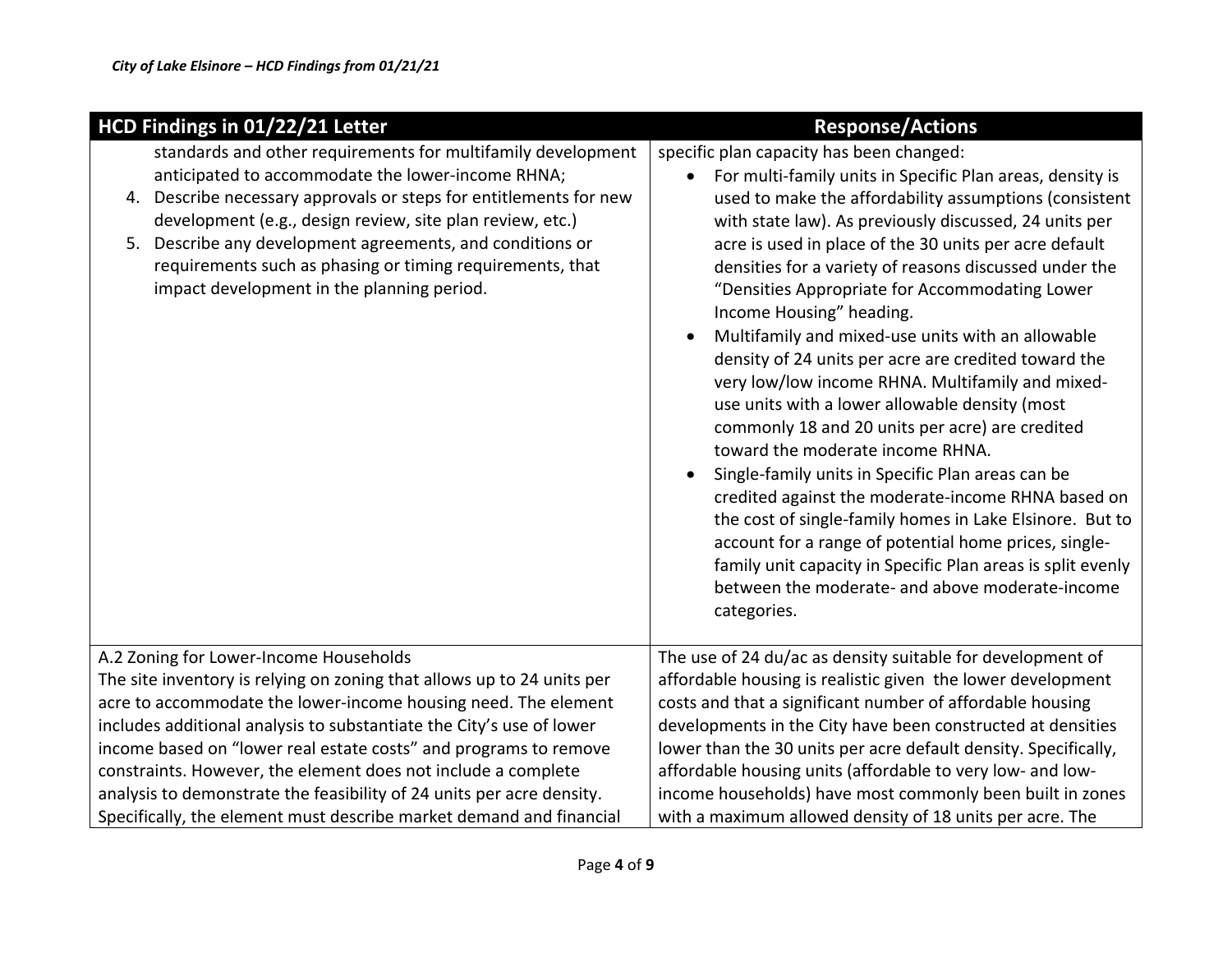| HCD Findings in 01/22/21 Letter                                           | <b>Response/Actions</b>                                        |
|---------------------------------------------------------------------------|----------------------------------------------------------------|
| feasibility. To address this analysis, the City could consult with local  | Broadstone Rivers Edge Apartments (2007), Pottery Court        |
| developers.                                                               | (2011), Mission Trails Apartments (2020), and the Cottages at  |
| In addition, the element states that over 4,448 units affordable to       | Mission Trails (2020) developments (all affordable housing     |
| lower-income households are expected to be accommodated in                | projects) were developed on properties allowing a maximum      |
| potential multifamily and mixed-use development in a variety of           | of 18 units per acre.                                          |
| specific plans. However, the element does not include information         |                                                                |
| allowable densities for multifamily development and therefore HCD         | The element has been updated to include information from       |
| cannot make a determination related to the appropriateness of sites       | two developers that expands of the market demand and           |
| within the specific plans to accommodate the RHNA for lower income.       | financial feasibility aspect of development and confirms the   |
|                                                                           | approach used in the Element.                                  |
|                                                                           |                                                                |
|                                                                           | For specific plan, an expanded table is included that includes |
|                                                                           | densities for multifamily units $-$ as a result the capacity   |
|                                                                           | distribution has been changed for multi-family units.          |
|                                                                           | Multifamily and mixed-use units with an allowable density of   |
|                                                                           | 24 units per acre are credited toward the very low/low         |
|                                                                           | income RHNA. The Element indicates that this is an             |
|                                                                           | appropriate density for affordable housing development.        |
|                                                                           | Multifamily and mixed-use units with a lower allowable         |
|                                                                           | density (most commonly 18 and 20 units per acre) are           |
|                                                                           | credited toward the moderate income RHNA.                      |
| A.2 Realistic Capacity                                                    | Because RMU allows for combined residential/non-               |
| As stated in the previous element, the City uses maximum density          | commercial uses in a manner that protects the maximum          |
| allowed in the Residential Mixed-Use zone (RMU) multiplied by the size    | density and facilitates development of affordable units at     |
| of the parcel. While the element was revised to indicate there is         | higher densities, a 24-unit per acre realistic capacity is     |
| residential capacity in the Commercial Mixed-Use zone that was not        | feasible. Nonetheless, the element is edited to use the median |
| included in the inventory, this information is not sufficient to address  | allowable density (22 units per acre), to account for land use |
| this requirement as it does provide support for the capacity              | controls and site improvements and to mirror expected          |
| assumptions in the RMU. The element should include typical densities      | development in the HDR zone. A survey of all developed RMU     |
| of existing or approved residential developments at similar affordability | properties show only two non-residential uses (a commercial    |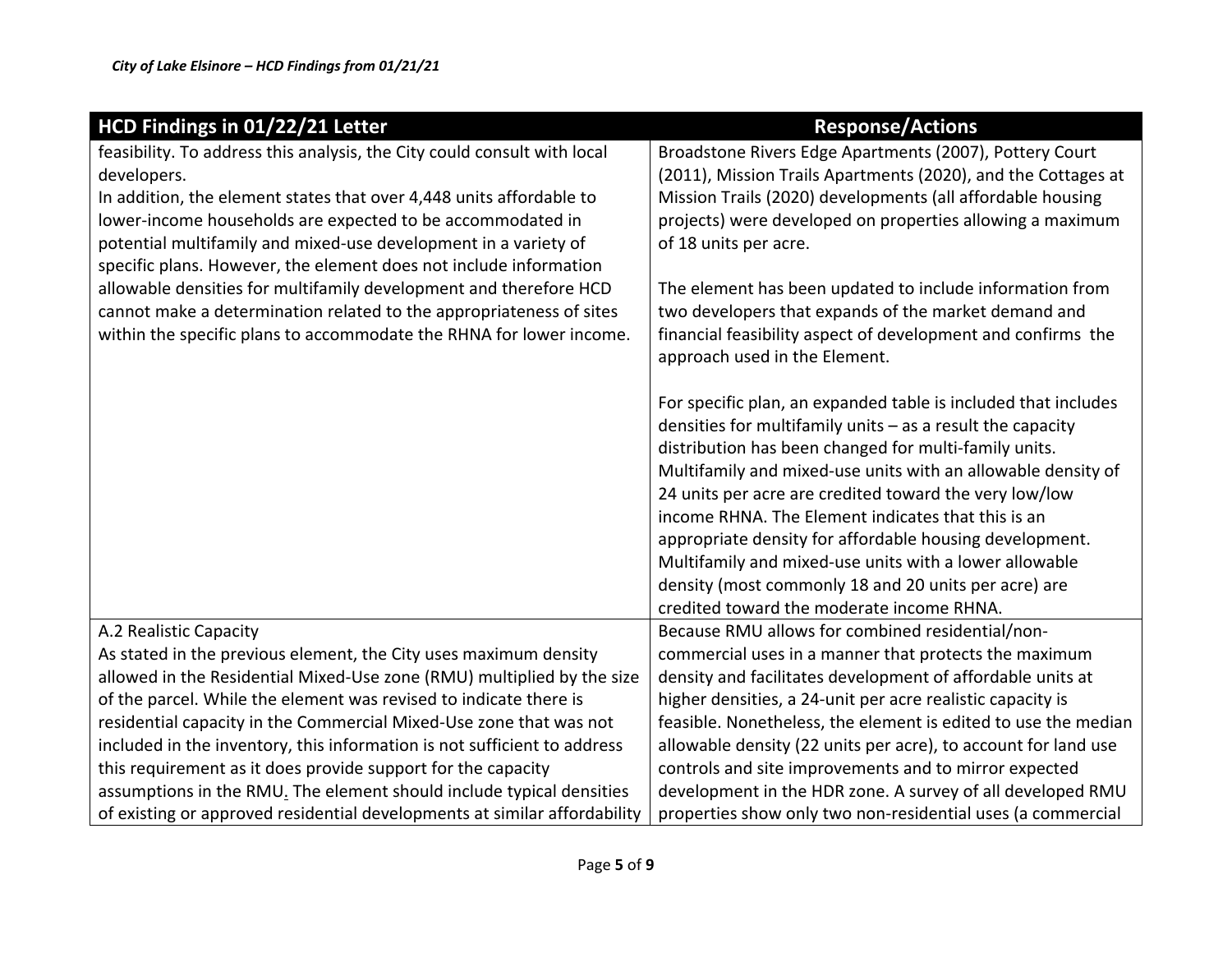| HCD Findings in 01/22/21 Letter                                      | <b>Response/Actions</b>                                           |
|----------------------------------------------------------------------|-------------------------------------------------------------------|
| levels within the zone and development trends supporting residential | strip center built in 1978 and a church built in the 1960s) and   |
| development. Please see HCD's prior review.                          | both pre-date the creation of the RMU zone (in 2011). No          |
|                                                                      | properties have been developed since 2011 (when the RMU           |
|                                                                      | zone was adopted) although a five-unit multifamily                |
|                                                                      | rehabilitation project was completed in 2017.                     |
|                                                                      | Nonresidential uses will not affect capacity. To assess the       |
|                                                                      | potential for nonresidential demand in the RMU zone and to        |
|                                                                      | assess the appropriateness of densities in the RMU and HDR        |
|                                                                      | zones, two developers with experience working in Lake             |
|                                                                      | Elsinore were interviewed. Both interviewees confirmed that       |
|                                                                      | in the areas of Lake Elsinore where the RMU zone is located,      |
|                                                                      | the market demand is overwhelmingly for residential               |
|                                                                      | standalone development and that the potential for non-            |
|                                                                      | residential development would not affect the densities            |
|                                                                      | achievable on identified sites.                                   |
|                                                                      | The City does not provide water and sewer services. as of         |
|                                                                      | March 2022, the Elsinore Valley Municipal Water District          |
|                                                                      | (EVMWD), which provides water and sewer services to the           |
| A.2 Water Sewer Priority                                             | City, indicated that it was unclear if procedures are in place to |
| Water and sewer service providers must establish specific procedures | grant priority for the provision of water and sewer services to   |
| to grant priority water and sewer service to developments with units | proposed developments that include units affordable to            |
| affordable to lower-income households. (Gov. Code, § 65589.7.)       | lower-income households as required by Government Code            |
| Program 16 (Adequate Sites) commits to delivering the housing        | 65589.7. The City of Lake Elsinore does not have jurisdiction     |
| element to water and sewer service providers but does not indicate a | over the District as such, EVMWD was alerted of the               |
| procedure to grant priority water and sewer service to developments  | requirements under Government Code §65589.7 and staff at          |
| with units affordable to lower-income households. Please See HCD's   | EVMWD indicated that they would confirm by May or June            |
| prior review.                                                        | 2022 if procedures are place.                                     |
| B.1 Program 14 (Special Needs Housing)                               | Program 14 is edited to:                                          |
| This Program commits to giving priority to special needs projects,   | 1. expand on funding priority                                     |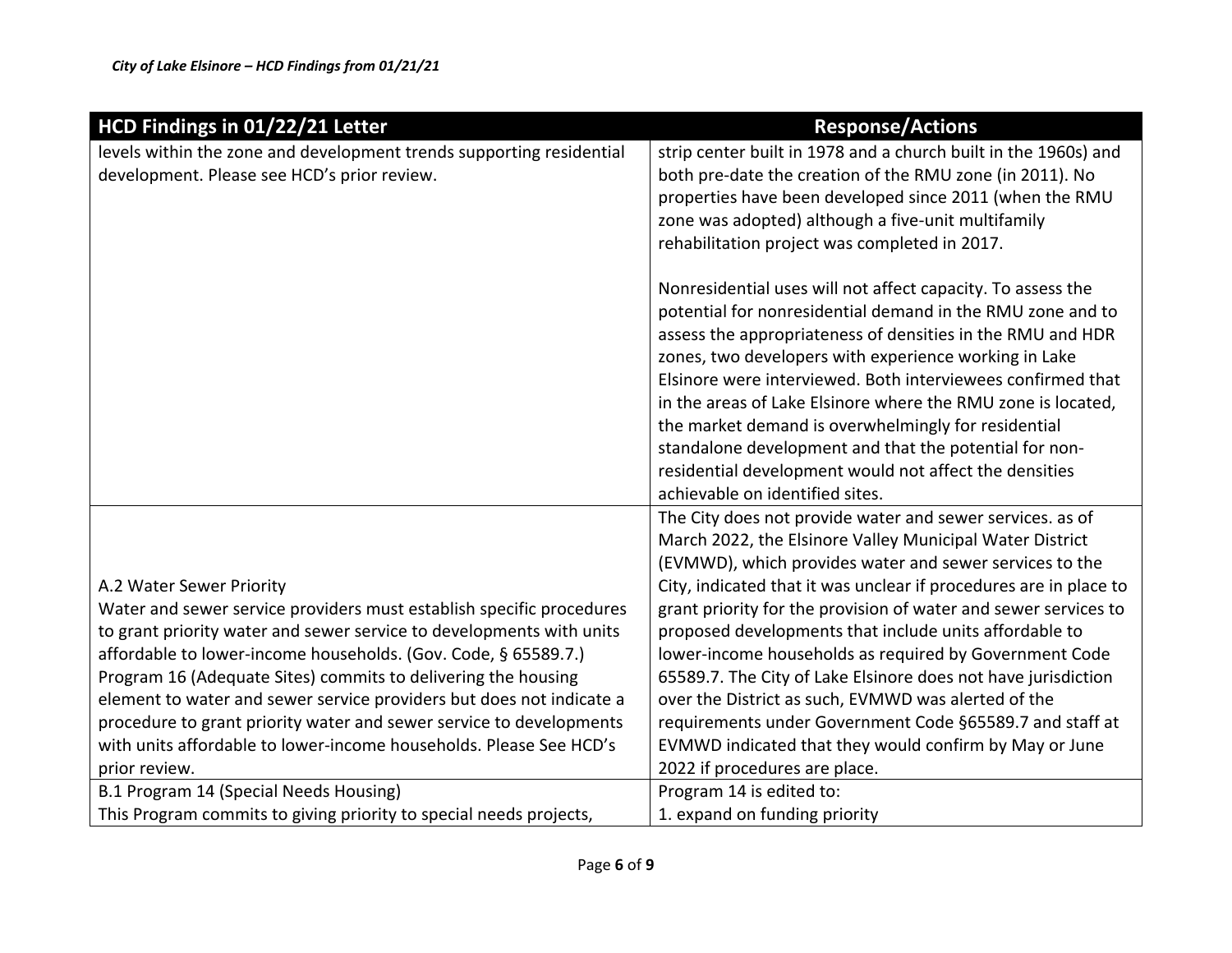| HCD Findings in 01/22/21 Letter                                               | <b>Response/Actions</b>                                          |
|-------------------------------------------------------------------------------|------------------------------------------------------------------|
| encouraging nonprofits to pursue funding for special needs housing,           | 2. adding additional actions                                     |
| and assisting developers seeking state and federal funding. While the         |                                                                  |
| City clarified actions and included additional objectives, it did not         |                                                                  |
| describe how the City will encourage nonprofit organizations or how it        |                                                                  |
| will grant priority for special needs projects.                               |                                                                  |
|                                                                               | Program 15 is updated to add specific actions including:         |
|                                                                               | The City will annually contact service providers and share       |
|                                                                               | identified levels of CDBG or other available funds (including    |
|                                                                               | City funds) for homeless resources programs.                     |
|                                                                               | The technical assistance action is expanded to provide more      |
| B.1 Program 15 (Resources to Address Homeless Need)                           | detail on available assistance including preapplication          |
| This Program commits to addressing needs of at-risk and homeless              | consultation, identification of available City funding or        |
| through assistance to nonprofits, continuing to work with nonprofit           | incentives such as expedited permit processing, flexibility in   |
| organizations to aid residents in need and offering technical assistance,     | development standards and reduced, waived, or subsidized         |
| and using the Lake Elsinore Homeless Task Force to further the City's         | development and impact fees.                                     |
| efforts. As stated in the previous letter,                                    |                                                                  |
|                                                                               | Actions have been added to the timeframe for the program:        |
| it is unclear of what specific actions the City will take to assist nonprofit | "List of City-owned properties appropriate for affordable or     |
| efforts or what the City's technical assistance will look like.               | special needs housing by December 2022; Annual contact with      |
|                                                                               | special needs stakeholders to advertise available City funds if  |
| The Program should be revised to specify actions and objectives for           | funding is available (including sharing a list of City-owned     |
| each category and answer when the City intends on applying for the            | properties that can be used for affordable or special needs      |
| stated funds and what kind of assistance will or can be granted to the        | housing and available funding sources)."                         |
| nonprofits.                                                                   |                                                                  |
| B.2                                                                           | Chapter 4: Housing Resources And Sites Inventory has been        |
| As noted in Finding A2, the element does not include a complete site          | updated to clarify and edit specific plan capacity affordability |
| analysis, therefore, the adequacy of sites and zoning were not                | assumptions, expand the discussion on zoning to                  |
| established. Based on the results of a complete sites inventory and           | accommodate the lower-income housing need, and realistic         |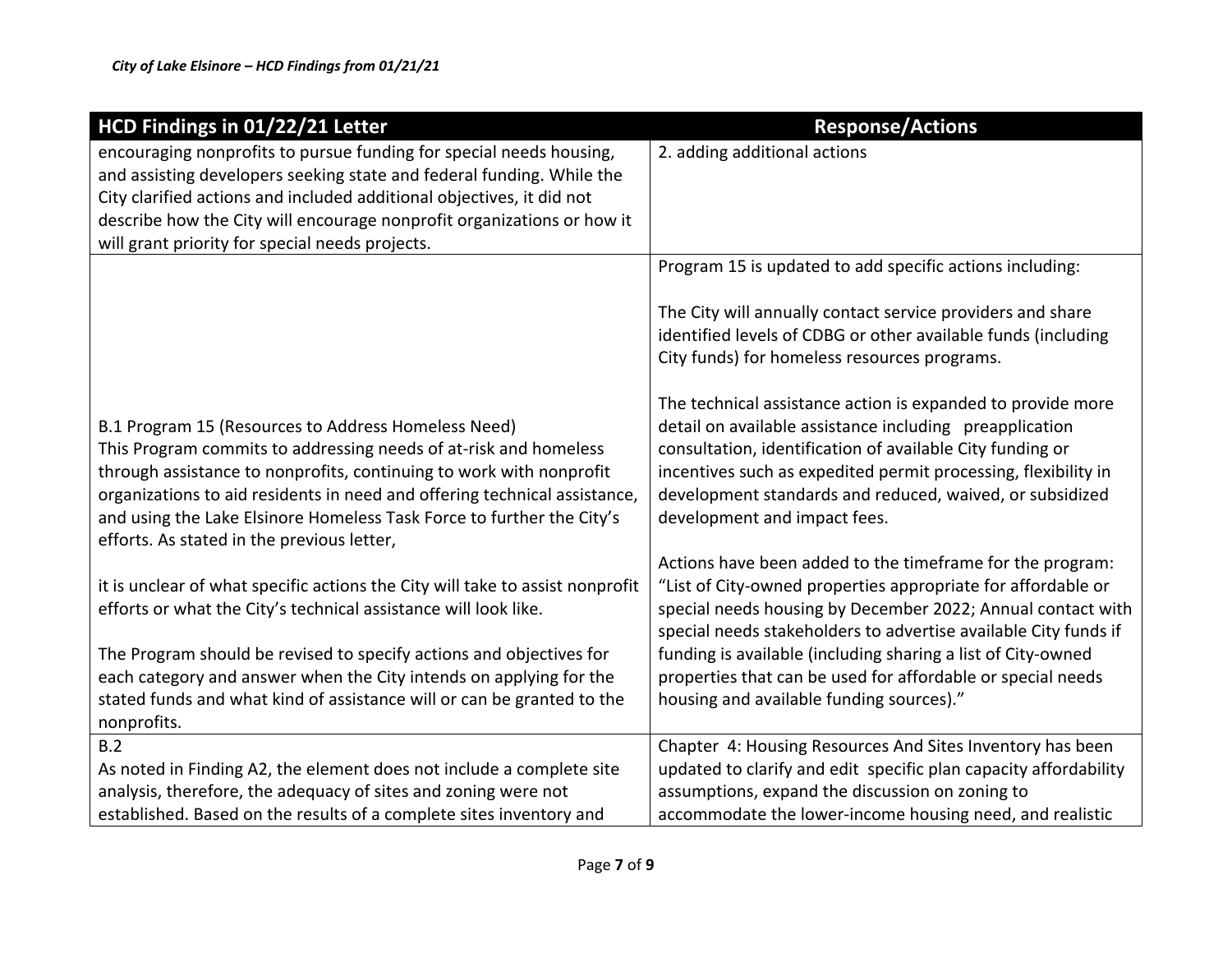| HCD Findings in 01/22/21 Letter                                                                                                                                                                                                                                                                                                                                                                                                                                                                                                                                                                                                                                                                                                                                                                                                                                                                                                                                                                                                                                                                  | <b>Response/Actions</b>                                                                                                                                                                                                                                                                                                                                                                                                                                                                                                                                                                                                                                                                                                                                                                                                                                                                                                                                                                                                  |
|--------------------------------------------------------------------------------------------------------------------------------------------------------------------------------------------------------------------------------------------------------------------------------------------------------------------------------------------------------------------------------------------------------------------------------------------------------------------------------------------------------------------------------------------------------------------------------------------------------------------------------------------------------------------------------------------------------------------------------------------------------------------------------------------------------------------------------------------------------------------------------------------------------------------------------------------------------------------------------------------------------------------------------------------------------------------------------------------------|--------------------------------------------------------------------------------------------------------------------------------------------------------------------------------------------------------------------------------------------------------------------------------------------------------------------------------------------------------------------------------------------------------------------------------------------------------------------------------------------------------------------------------------------------------------------------------------------------------------------------------------------------------------------------------------------------------------------------------------------------------------------------------------------------------------------------------------------------------------------------------------------------------------------------------------------------------------------------------------------------------------------------|
| analysis, the City may need to add or revise programs to address a                                                                                                                                                                                                                                                                                                                                                                                                                                                                                                                                                                                                                                                                                                                                                                                                                                                                                                                                                                                                                               | capacity for the RMU sites have been changed. The site                                                                                                                                                                                                                                                                                                                                                                                                                                                                                                                                                                                                                                                                                                                                                                                                                                                                                                                                                                   |
| shortfall of sites or zoning available to encourage a variety of housing                                                                                                                                                                                                                                                                                                                                                                                                                                                                                                                                                                                                                                                                                                                                                                                                                                                                                                                                                                                                                         | inventory capacity has been updated to reflect these changes.                                                                                                                                                                                                                                                                                                                                                                                                                                                                                                                                                                                                                                                                                                                                                                                                                                                                                                                                                            |
| types.                                                                                                                                                                                                                                                                                                                                                                                                                                                                                                                                                                                                                                                                                                                                                                                                                                                                                                                                                                                                                                                                                           |                                                                                                                                                                                                                                                                                                                                                                                                                                                                                                                                                                                                                                                                                                                                                                                                                                                                                                                                                                                                                          |
| <b>B.3 Program to AFFH</b><br>While the element includes Program 25 which describes how the City's<br>fair housing initiatives, it must also include stronger actions that<br>promote AFFH opportunities. The element must be revised to include<br>programs that go beyond status quo actions and include quantifiable<br>objectives and concrete actions that are transformative and overcome<br>patterns and trends identified in the element. For example, Disparities<br>in Access to Opportunity section identifies lack of public investment in<br>specific neighborhoods, the location of proficient schools and school<br>assignment policies as contributing factors, but none of the associated<br>goals address any of these. Additionally, Bullet 2 in the same section<br>should go beyond identifying issues and commit to addressing them<br>once they are discovered. Bullet 4 does not proactively address<br>identified issues such as a concentration of lower- and moderate-<br>income minorities. Bullet 7 should be revised to include a specific<br>implementation date. | Program 25 is updated. The two main fair housing issues<br>(prioritized as High) are closely related as such the action<br>items are grouped together. The concentration of minority,<br>low- and moderate-income population, and households<br>experiencing disproportionate need and displacement risk<br>also affects access to opportunity. Many of the same<br>strategies (housing mobility strategies, new housing choices in<br>areas of opportunity and place-based strategies to encourage<br>community revitalization) address both issues<br>(disproportionate housing need and disparities in access to<br>opportunity). The program is updated to group actions under<br>three strategy themes. Program actions have been updated to<br>include specific metrics and milestones for evaluating<br>progress.<br>In addition to expanding on details and timeframes for<br>existing actions, several new actions address<br>School assignment policies<br>Affirmatively marketing available development sites |
| AFFH means taking meaningful actions that, taken together, address                                                                                                                                                                                                                                                                                                                                                                                                                                                                                                                                                                                                                                                                                                                                                                                                                                                                                                                                                                                                                               | Adopt an Environmental Justice Element                                                                                                                                                                                                                                                                                                                                                                                                                                                                                                                                                                                                                                                                                                                                                                                                                                                                                                                                                                                   |
| significant disparities in housing needs and in access to opportunity,                                                                                                                                                                                                                                                                                                                                                                                                                                                                                                                                                                                                                                                                                                                                                                                                                                                                                                                                                                                                                           | Concentration of lower- and moderate-income minorities I s                                                                                                                                                                                                                                                                                                                                                                                                                                                                                                                                                                                                                                                                                                                                                                                                                                                                                                                                                               |
| replacing segregated living patterns with truly integrated and balanced                                                                                                                                                                                                                                                                                                                                                                                                                                                                                                                                                                                                                                                                                                                                                                                                                                                                                                                                                                                                                          | addressed through program actions under the New Housing                                                                                                                                                                                                                                                                                                                                                                                                                                                                                                                                                                                                                                                                                                                                                                                                                                                                                                                                                                  |
| living patterns, transforming RE/CAPs into areas of opportunity, and                                                                                                                                                                                                                                                                                                                                                                                                                                                                                                                                                                                                                                                                                                                                                                                                                                                                                                                                                                                                                             | Choice in higher opportunity areas heading in Program 25.                                                                                                                                                                                                                                                                                                                                                                                                                                                                                                                                                                                                                                                                                                                                                                                                                                                                                                                                                                |
| fostering and maintaining compliance with civil rights and fair housing                                                                                                                                                                                                                                                                                                                                                                                                                                                                                                                                                                                                                                                                                                                                                                                                                                                                                                                                                                                                                          |                                                                                                                                                                                                                                                                                                                                                                                                                                                                                                                                                                                                                                                                                                                                                                                                                                                                                                                                                                                                                          |
| laws. The duty to AFFH extends to all public agency's activities and                                                                                                                                                                                                                                                                                                                                                                                                                                                                                                                                                                                                                                                                                                                                                                                                                                                                                                                                                                                                                             | The program action for outreach to lower income and                                                                                                                                                                                                                                                                                                                                                                                                                                                                                                                                                                                                                                                                                                                                                                                                                                                                                                                                                                      |
| programs relating to housing and community development.                                                                                                                                                                                                                                                                                                                                                                                                                                                                                                                                                                                                                                                                                                                                                                                                                                                                                                                                                                                                                                          | minority residents is updated to include a specific                                                                                                                                                                                                                                                                                                                                                                                                                                                                                                                                                                                                                                                                                                                                                                                                                                                                                                                                                                      |